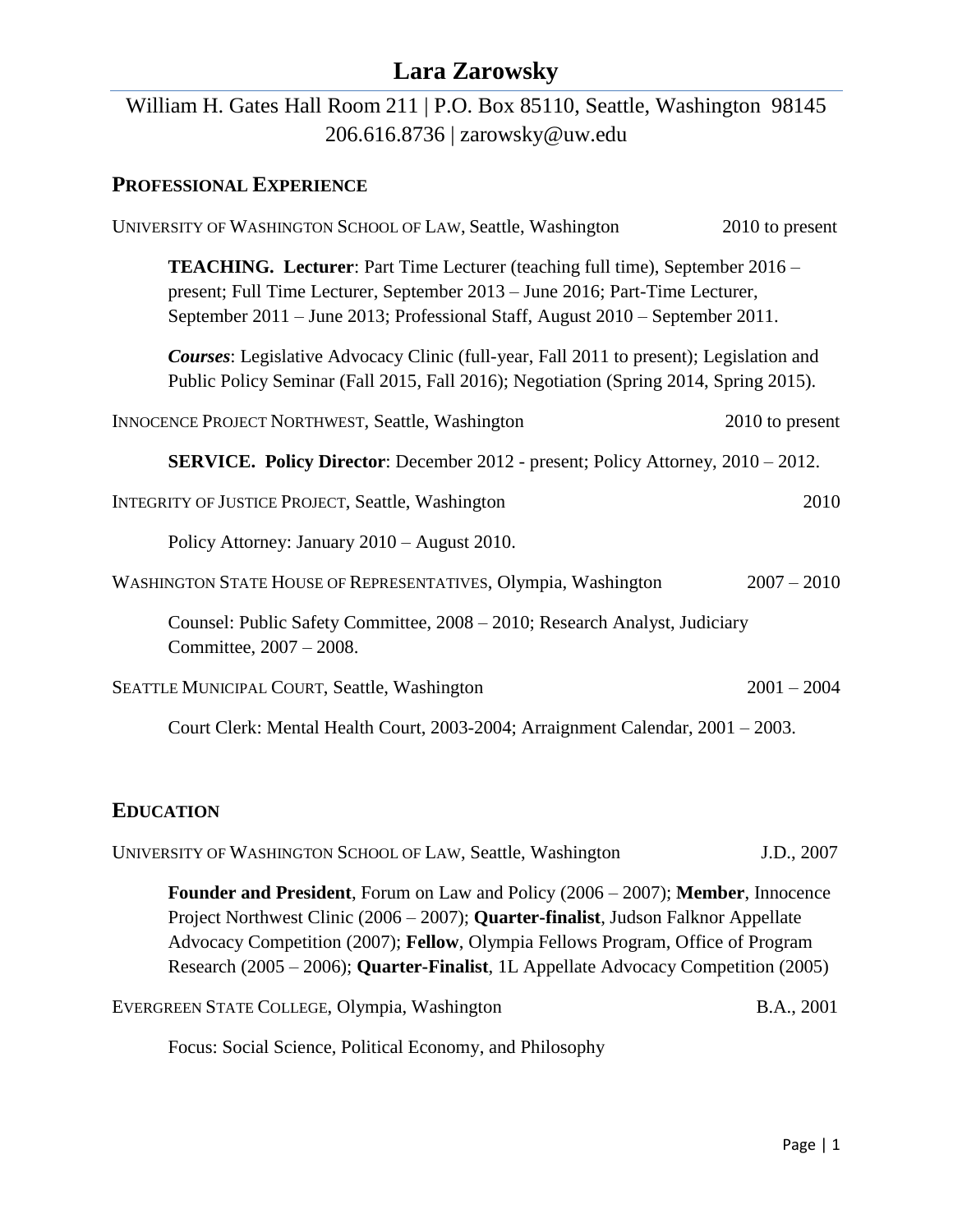## William H. Gates Hall Room 211 | P.O. Box 85110, Seattle, Washington 98145 206.616.8736 | zarowsky@uw.edu

#### **SUCCESSFUL STATE LEGISLATIVE CAMPAIGNS**

*Substitute House Bill 1069 (2015) –* Concerning preservation of DNA work product. Codified at **RCW 5.70**. Effective July 24, 2015.

The law requires law enforcement and other government entities to preserve, for the duration of any sentence imposed, biological material collected during the underlying criminal investigation. Specifically, biological material must be preserved if it was prepared for scientific analysis by being placed on a swab, slide, etc., whether or not it was submitted to a laboratory for testing.

*Engrossed Substitute House Bill 1341 (2013) –* Creating a claim for compensation for wrongful conviction and imprisonment. Codified at **RCW 4.100**. Effective July 28, 2013.

The law establishes a civil cause of action to pursue compensation for those actually innocent of a crime of which they were convicted and incarcerated. Provides successful claimants \$50,000 for each year of wrongful incarceration, an additional \$50,000 for each year served on death row, \$25,000 for each year on community custody or registered as a sex offender, tuition at state colleges, universities and community colleges for exonerees and their qualifying children, and voluntary access to any re-entry services offered through the Department of Corrections.

#### **SUCCESSFUL NON-LEGISLATIVE POLICY CAMPAIGNS**

*Eyewitness Identification Reform.* Founding member of the Washington State Eyewitness Policy Committee, a coalition including prosecution, defense, law enforcement, the innocence community and the scientific community, formed to study and establish minimum standards for law enforcement when conducting eyewitness identification procedures in the field. The resulting policy document and field materials provide science-based best practices for the collection of eyewitness evidence that, when properly employed, reduce the likelihood that an innocent person will be identified*.* 

**Policy Adopted by** the General Membership of the Washington Association of Sheriffs and Police Chiefs, May 2015 – Follow the "Eyewitness Identification" link under the heading "Policies, Procedures, and Guidelines" <http://www.waspc.org/model-policies>

**Policy Adopted** by the General Membership of the Washington Association of Prosecuting Attorneys, April 2015 <http://70.89.120.146/wapa/materials/2015%20Eyewitness%20ID%20Policy.pdf>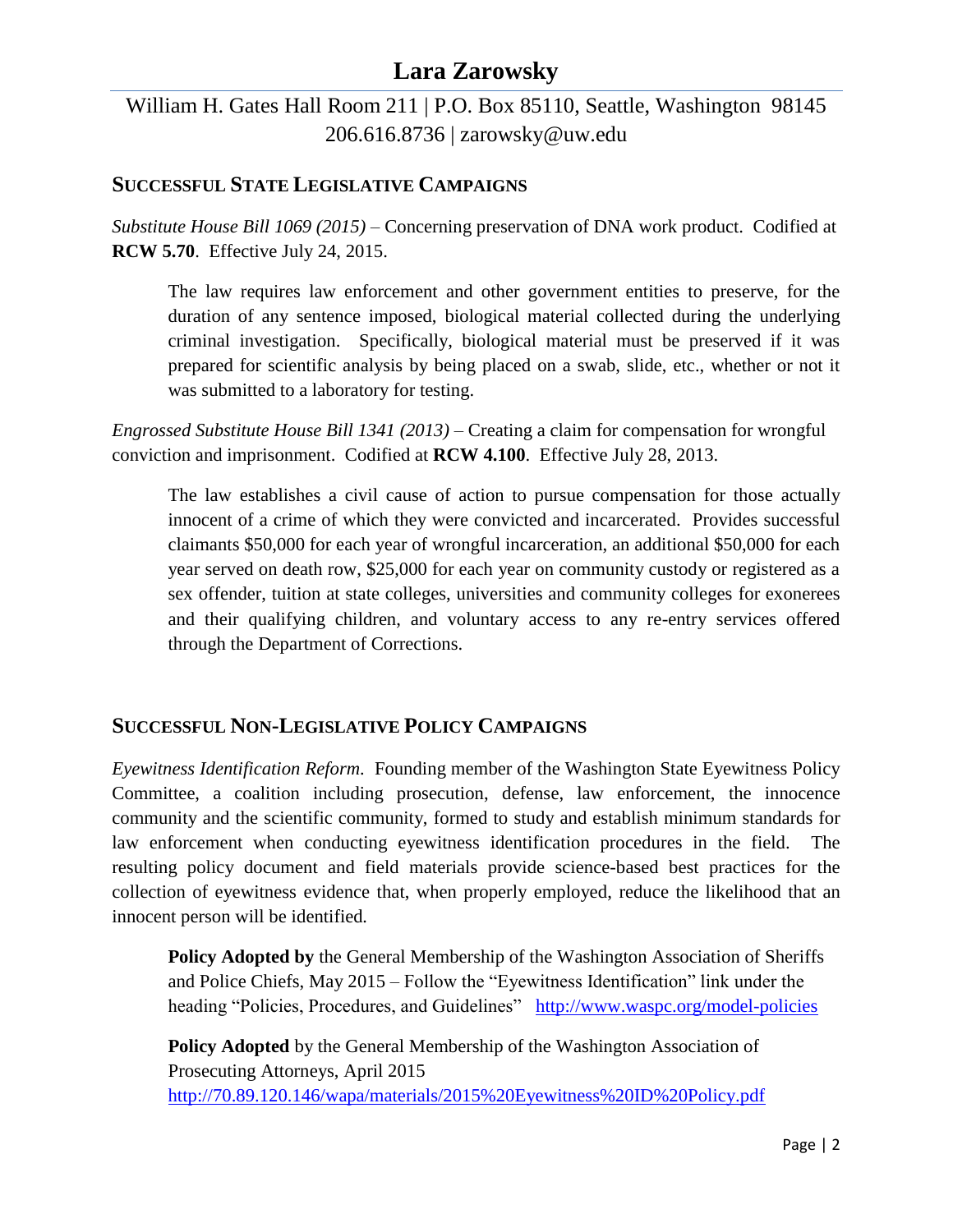### William H. Gates Hall Room 211 | P.O. Box 85110, Seattle, Washington 98145 206.616.8736 | zarowsky@uw.edu

#### **AWARDS AND RECOGNITION**

*Honorable Mention*, 2015 Clinical Legal Education Association's "Excellence in a Public Interest Case or Project Award" for the Innocence Project Northwest Legislative Advocacy Clinic's success in passing a bill to compensate the wrongly convicted.

#### **COALITION AND COMMITTEE MEMBERSHIP**

National Wrongful Conviction Compensation Working Group: December 2015 to Present

House Public Safety Committee DNA Working Group: June 2014 to January 2015

Washington State Eyewitness Policy Committee (WSEPC): November 2010 to Present

#### **LAW PRESENTATIONS & SPEECHES**

*Improving the Reliability of Incentivized Informants*, LAW AND JUSTICE COMMITTEE WORK SESSION, Washington State Senate (Olympia, WA, November 2016)

*Igniting Change: Lessons from the Innocence Movement,* UNIVERSITY OF WASHINGTON DAWG DAZE EVENT, TEDxUofW (Seattle, WA, September 2016)

Legal Clinics and Innocence Policy Campaigns, INNOCENCE POLICY NETWORK NATIONAL CONFERENCE*,* Innocence Network (Excelsior Springs, MO, June 2016)

*State Advocate's Perspective on Incentivized Informant Legislation*, INNOCENCE POLICY NETWORK NATIONAL CONFERENCE, Innocence Network (Excelsior Springs, MO, June 2016)

CLE Presenter: *Eyewitness Identification Essentials*, IN-HOUSE TRAINING, Snohomish County Public Defender Association (Everett, WA, June 2016)

TEDx Talk: *Igniting Change: Lessons from the Innocence Movement*, TEDxUofW 2016, University of Washington (Seattle, WA, May 2016) Link: <http://tedxtalks.ted.com/video/Igniting-Change-Lessons-from-th>

CLE Presenter: *Eyewitness Identification Essentials*, CREATING HARMONY CONFERENCE, King County Department of Public Defense (Seattle, WA, February 2016)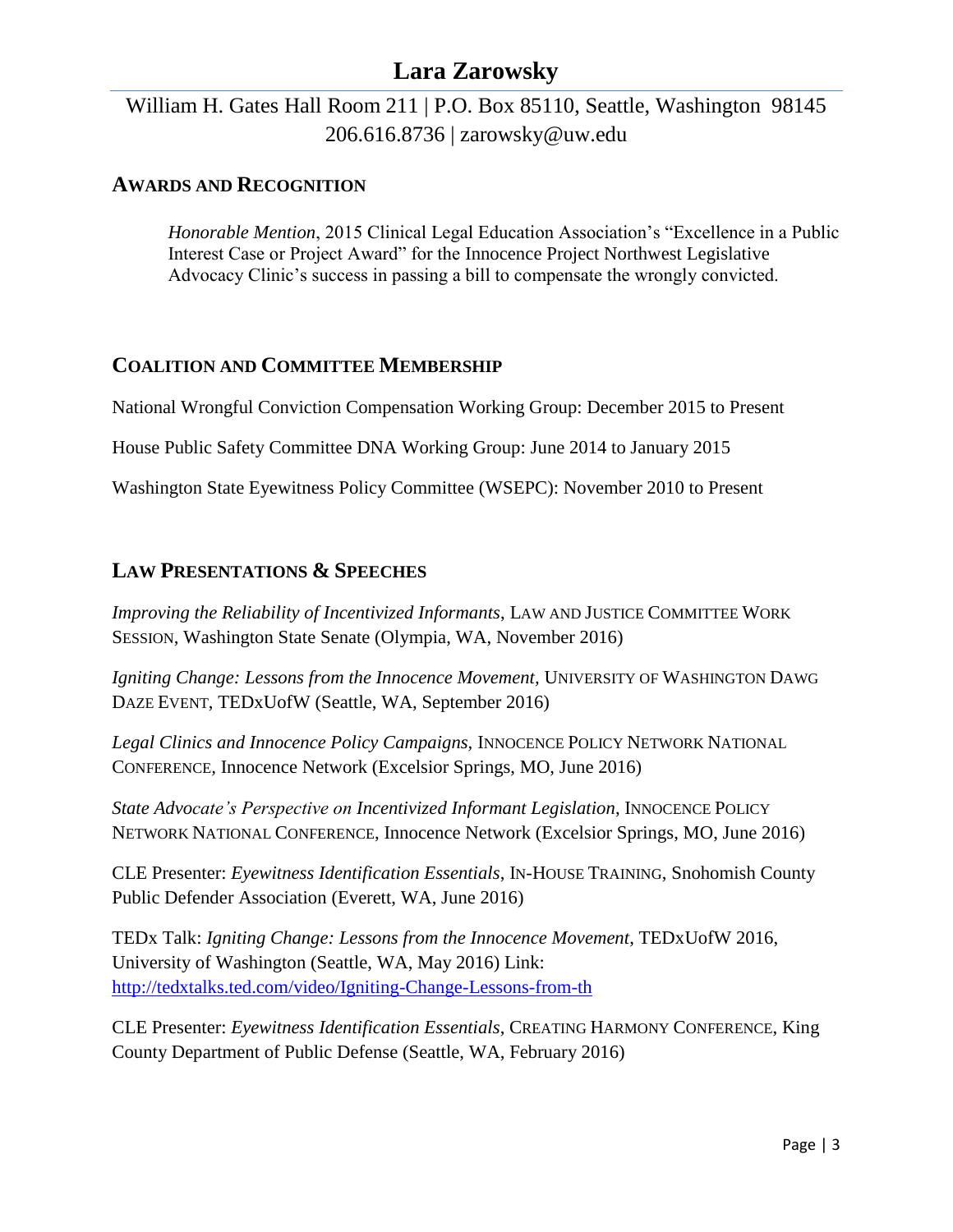William H. Gates Hall Room 211 | P.O. Box 85110, Seattle, Washington 98145 206.616.8736 | zarowsky@uw.edu

*Policy Solutions to the Problem of Incentivized Informants*, LAW AND JUSTICE COMMITTEE WORK SESSION, Washington State Senate (Walla Walla, WA, October 2015)

CLE Presenter: *Post-Conviction Policy Movements*, POST-CONVICTION PRACTICE, Greater Lacey Bar Association (Lacey, WA, June 2015)

*Presenting the WSEPC's Recommended Model Policy on Eyewitness Identification Procedures*, WASPC 2015 SPRING CONFERENCE, Washington Association of Sheriffs and Police Chiefs (Spokane, WA, May 2015)

*Preventing Mistaken Eyewitness Identifications*, WASPC 2014 FALL CONFERENCE, Washington Association of Sheriffs and Police Chiefs (Chelan, WA, November 2014)

CLE Presenter: *Negotiations: Theory & Practice*, NEGOTIATING JUSTICE, University of Washington School of Law (Seattle, WA, June 2014)

*Freeing the Innocent in Washington State*, Fidalgo Democrats (Anacortes, WA, June 2014)

Panelist: *Building a National Movement for Exoneree Compensation*, 2014 INNOCENCE POLICY NETWORK CONFERENCE, Innocence Network (New Orleans, LA, June 2014)

CLE Chair, Presenter, Panelist: *Eyewitness Evidence and Wrongful Convictions in Washington State*, EYEWITNESS IDENTIFICATION: SCIENCE AND LAW ENFORCEMENT PRACTICE, University of Washington School of Law (Seattle, WA, November 2013)

CLE Presenter: *The Snitch Problem: Challenges in Informant Testimony*, 2013 DEFENDER CONFERENCE, Washington Defender Association (Winthrop, WA, April 2013)

The Role of Informants in Cases of Wrongful Conviction, LAW AND JUSTICE COMMITTEE WORK SESSION, Washington State Senate (Olympia, WA, January 2013)

*Wrongful Convictions and Compensation Efforts in Washington State*, JUDICIARY COMMITTEE WORK SESSION, Washington State House of Representatives (Olympia, WA, October 2011)

Presenter, Panelist: *Policy Solutions to Prevent Wrongful Convictions*, WRONGFUL CONVICTIONS IN WASHINGTON STATE, University of Washington – Tacoma, Interdisciplinary Arts and Sciences (Tacoma, WA, January 2011)

CLE Co-Chair and Presenter: *Compensating the Wrongly Convicted in the United States*, JUSTICE FOR WASHINGTON'S WRONGLY CONVICTED?, University of Washington School of Law (Seattle, WA, October 2010)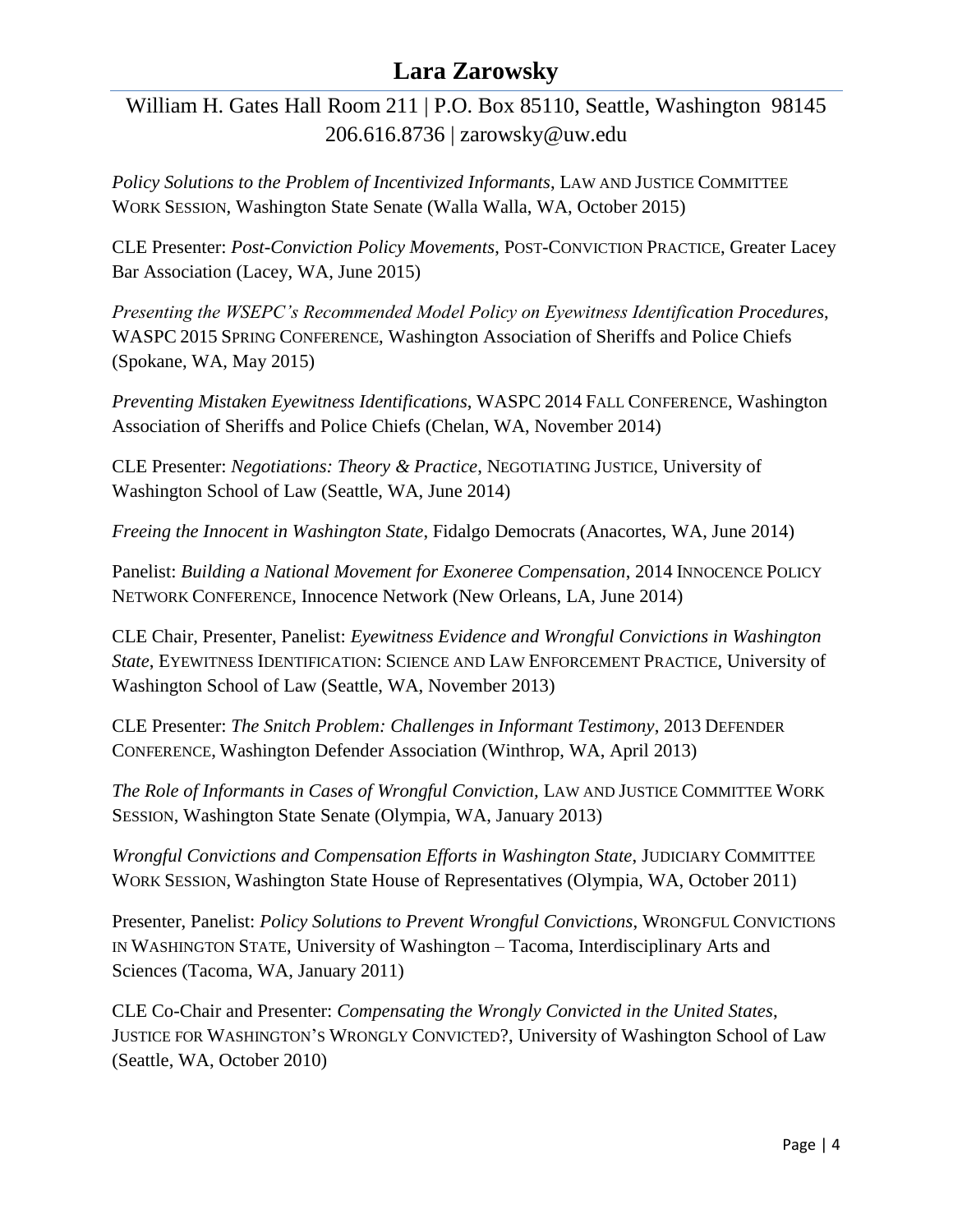William H. Gates Hall Room 211 | P.O. Box 85110, Seattle, Washington 98145 206.616.8736 | zarowsky@uw.edu

#### **SELECTED MEDIA**

Associated Press (National), *Washington Bill Targets Credibility of Informants' Testimony*, January 26, 2016

Associated Press (National), *Washington Man Cleared of Mom's Death by DNA Will Be Freed*, December 2, 2015

Oregon Public Broadcasting (Portland, OR), Think Out Loud, *New Evidence in 15-Year-Old Longview Murder Case*, December 1, 2015

Associated Press (National), *Gov. Inslee Signs Law on Preservation of Post-Conviction DNA*, May 11, 2015

KUOW (Seattle, WA), The Record with Marcie Sillman, *Why Eye Witnesses Often Pick the Wrong Person*, May 8, 2015

The Inlander (Spokane, WA), *Calling Out Snitches*, March 18, 2015

KUOW (Seattle, WA), The Record with Ross Reynolds, *Proposal Would Require Post-Conviction DNA to be Saved*, March 17, 2015

Union Bulletin (Walla Walla, WA), *Editorial: DNA Evidence Should Be Preserved After Conviction*, March 17, 2015

Associated Press (National), *Bill Would Require Post-Conviction Preservation of DNA*, March 16, 2015

KPLU (Tacoma-Seattle), Sound Effect, *How Do You Rebuild a Life After Nearly a Decade Behind Bars – Then Exoneration?*, February 21, 2015

KPLU (Tacoma – Seattle), *DNA Evidence Would Have to be Preserved Under Proposed Law*, January 27, 2015

KING 5 News (Seattle), Meg Coyle, *Wrongfully Convicted Cases Could Prompt State Law Change*, November 10, 2014

Associated Press (National), *Wrongfully Imprisoned Man Awarded Nearly \$500,000*, September 26, 2014

KHQ Q6 (Seattle), *Bills Seek Moratorium on Destroying Evidence*, January 27, 2014